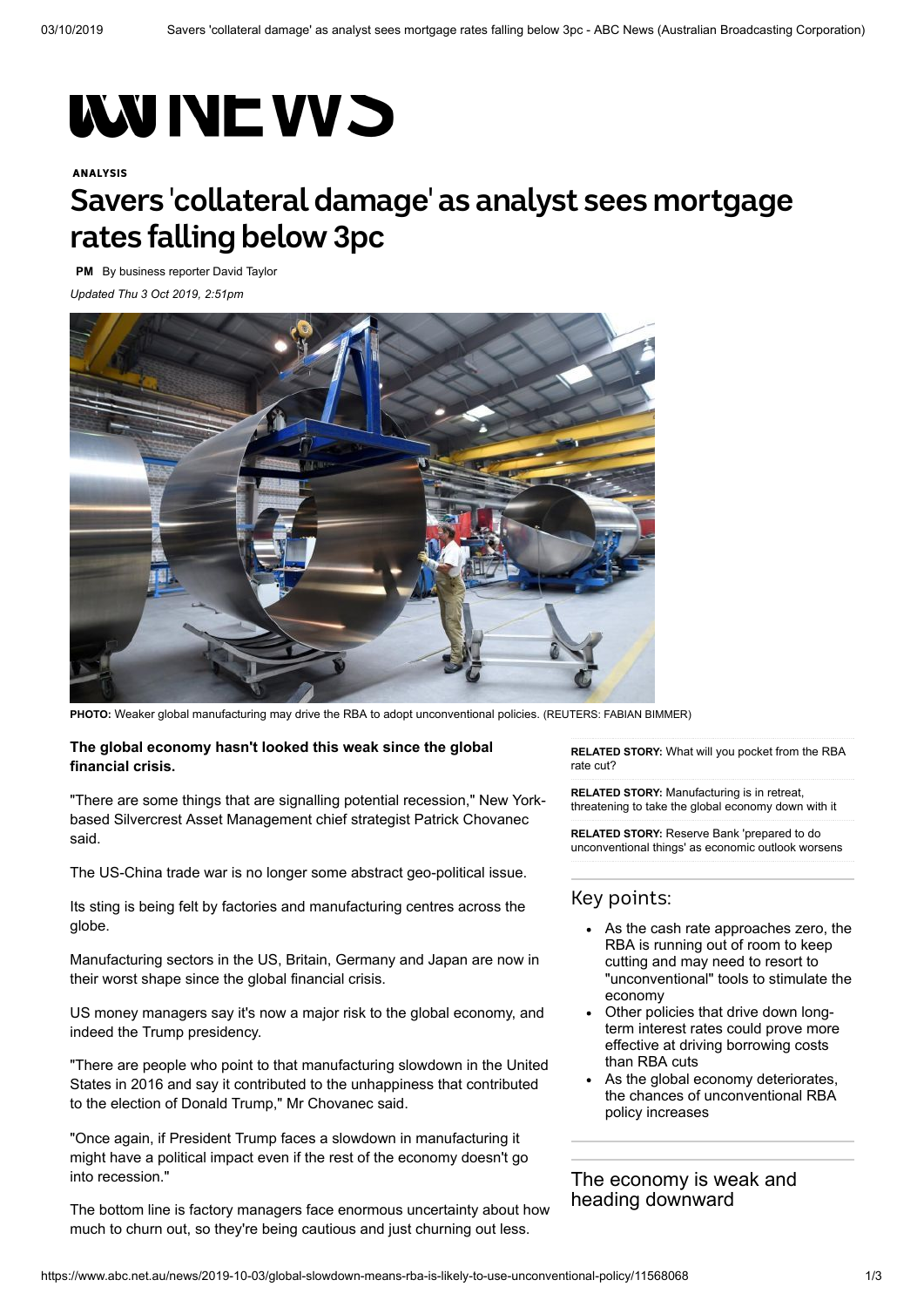03/10/2019 Savers 'collateral damage' as analyst sees mortgage rates falling below 3pc - ABC News (Australian Broadcasting Corporation)

It's left manufacturing activity in Britain, Germany and Japan reeling.

It's also punching a big hole in global economic growth, with JP Morgan's economics team forecasting a roughly 45 per cent chance of another global recession.

"We would certainly need to see other parts of the US economy soften … and then you'd start to see that number drift towards 50 and perhaps above," JP Morgan chief economist Sally Auld said.

### Higher global risks mean lower interest rates

The Reserve Bank simply says the "risks are clearly to the downside".

The global economic malaise is one of the reasons the RBA [cut the cash rate to a record low of 0.75 of a per cent.](https://www.abc.net.au/news/2019-10-01/rba-cuts-rate-to-new-low-of-0.75pc/11562908)

But with the local economy slowing, and unemployment rising, JP Morgan's Sally Auld says it's only a matter of time before the Reserve Bank pulls out an entirely new economic weapon — quantitative easing, or money printing.

"The chances of quantitative easing are pretty high," Ms Auld told PM.

"From that perspective we should assume [the RBA] is pretty wellprepared and ready to pull that lever if they need to."

If the RBA does "pull that lever", many analysts say regardless of what the central bank does with the cash rate, the borrowing rate on mortgages is set to go lower still.

"If the RBA were to do that then that would suggest that perhaps there's further downside for mortgage rates," Ms Auld said said.



The Conversation's 2019-20 forecasting panel is [predicting an economic growth rate as weak as any](https://www.abc.net.au/news/2019-07-01/the-economy-is-weak-and-heading-down-economic-review/11261704) since the GFC.

[Australia](https://www.abc.net.au/news/2019-07-02/interest-rates-at-1pc-may-be-new-for-australia-but-not-overseas/11271268) joins low rate club



With the cash rate down to a fresh low of 1 per cent, [Australia has entered what's been dubbed the "era of](https://www.abc.net.au/news/2019-07-02/interest-rates-at-1pc-may-be-new-for-australia-but-not-overseas/11271268) irrationality, impotence and inequality".

Follow this story to get email or text alerts from **ABC News** when there is a future article following this storyline.

| Fmail address or Phone Number |  | Follow this story |
|-------------------------------|--|-------------------|
|-------------------------------|--|-------------------|

## Mortgage rates could fall without RBA pressure

The reason for lower mortgage rates is painfully simple; the overnight cash rate is just one method of lowering the cost of funding for commercial banks.

The RBA can do the same, and in some cases more effectively, by lowering longer-term interest rates (think 3, 5 or 10 year interest rate terms) throughout the economy by buying bonds — that's quantitative easing.

Shaw and Partners banking analyst Brett Le Mesurier explains it this way; "If those rates are going to fall then you would reasonably expect that home loan rates would fall further as well."

"In other words, it could be possible for [the RBA] to further reduce home loan rates without movement in cash rates."

Mr Le Mesurier has crunched the numbers and says if the cash rate falls to nothing and the RBA rolls out quantitative easing, mortgages rates could dive.

"CBA, for example, announced its standard variable owner occupier (principal and interest) rate of 4.8 per cent with a cash rate of 75 basis points.

"If it goes zero, I couldn't see that number falling below 4 per cent, but the actual rate paid by borrowers would be significantly less than that because the vast majority of people get discounts of a least 1 per cent.

#### Why banks are not [passing](https://www.abc.net.au/news/2019-10-02/interest-rate-cut-not-passed-on-by-banks-in-full-for-good-reason/11565594) on the full cut